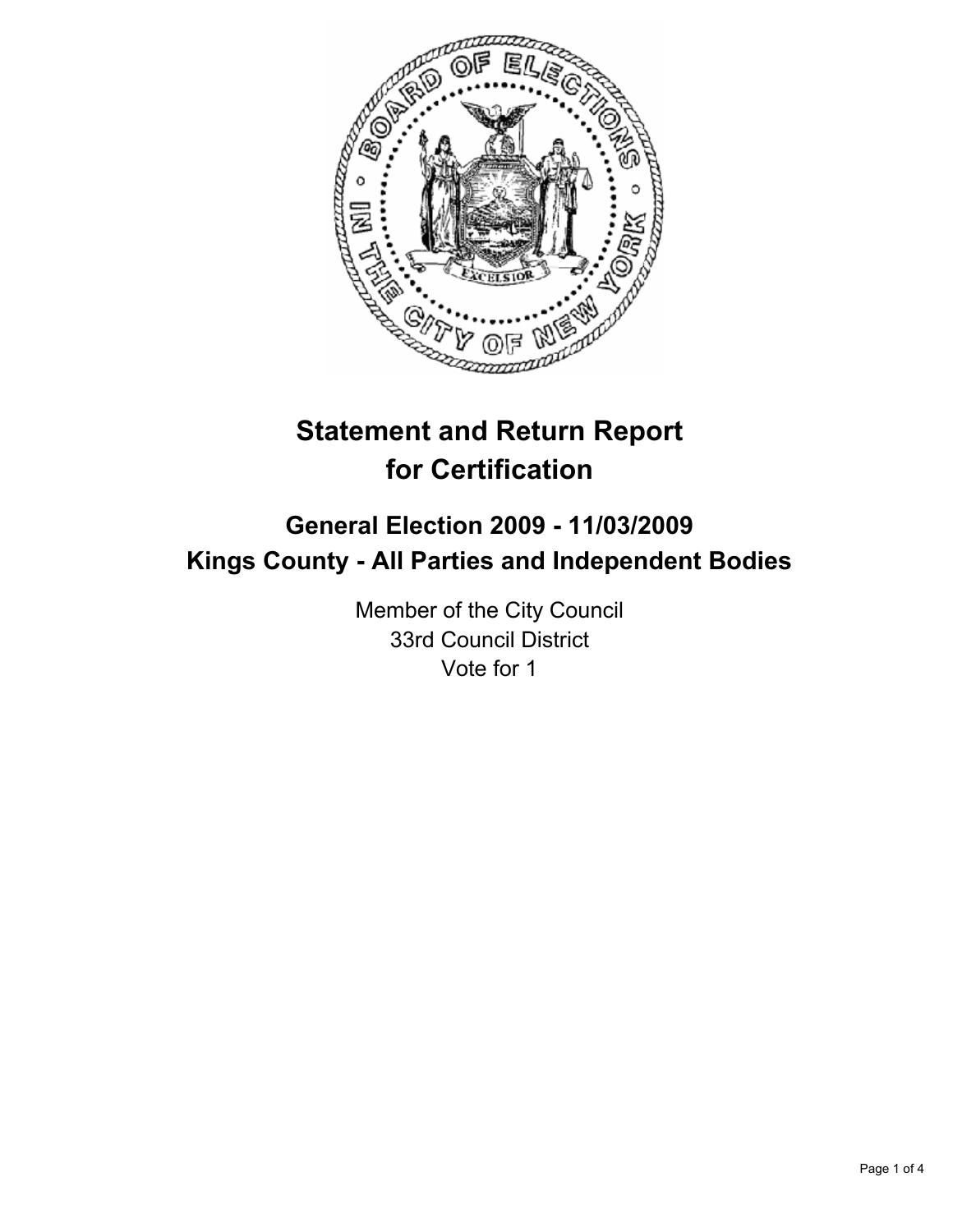

## **Assembly District 44**

| PUBLIC COUNTER                     | 382 |
|------------------------------------|-----|
| <b>EMERGENCY</b>                   | 0   |
| ABSENTEE/MILITARY                  | 4   |
| <b>AFFIDAVIT</b>                   | 2   |
| <b>Total Ballots</b>               | 388 |
| STEPHEN T LEVIN (DEMOCRATIC)       | 238 |
| ELIZABETH TRETTER (CONSERVATIVE)   | 22  |
| STEPHEN T LEVIN (WORKING FAMILIES) | 58  |
| <b>Total Votes</b>                 | 318 |
| Unrecorded                         | 70  |

## **Assembly District 50**

| <b>PUBLIC COUNTER</b>              | 10,304 |
|------------------------------------|--------|
| <b>EMERGENCY</b>                   | 88     |
| ABSENTEE/MILITARY                  | 99     |
| <b>AFFIDAVIT</b>                   | 139    |
| <b>Total Ballots</b>               | 10,630 |
| STEPHEN T LEVIN (DEMOCRATIC)       | 5,634  |
| ELIZABETH TRETTER (CONSERVATIVE)   | 531    |
| STEPHEN T LEVIN (WORKING FAMILIES) | 741    |
| EVAN THIES (WRITE-IN)              |        |
| <b>ISAAC ABRAHAM (WRITE-IN)</b>    | 1      |
| RABBI YEHUDA LEVIN (WRITE-IN)      |        |
| <b>Total Votes</b>                 | 6,909  |
| Unrecorded                         | 3,721  |

## **Assembly District 52**

| <b>PUBLIC COUNTER</b>               | 14,866         |
|-------------------------------------|----------------|
| <b>EMERGENCY</b>                    | 106            |
| ABSENTEE/MILITARY                   | 313            |
| <b>AFFIDAVIT</b>                    | 201            |
| <b>Total Ballots</b>                | 15,486         |
| STEPHEN T LEVIN (DEMOCRATIC)        | 9,606          |
| ELIZABETH TRETTER (CONSERVATIVE)    | 726            |
| STEPHEN T LEVIN (WORKING FAMILIES)  | 1,825          |
| ANYONE BUT STEPHEN LEVIN (WRITE-IN) | 1              |
| DANIEL GOLDSTEIN (WRITE-IN)         | 3              |
| DAVID YASSKY (WRITE-IN)             | 1              |
| DOUG BIVIANO (WRITE-IN)             | 1              |
| HARVEY PORIS (WRITE-IN)             | 1              |
| <b>JOANNE SIMON (WRITE-IN)</b>      | $\overline{2}$ |
| MARK DEWAN (WRITE-IN)               | 1              |
| RALPH NADER (WRITE-IN)              | 1              |
| <b>Total Votes</b>                  | 12,168         |
| Unrecorded                          | 3,318          |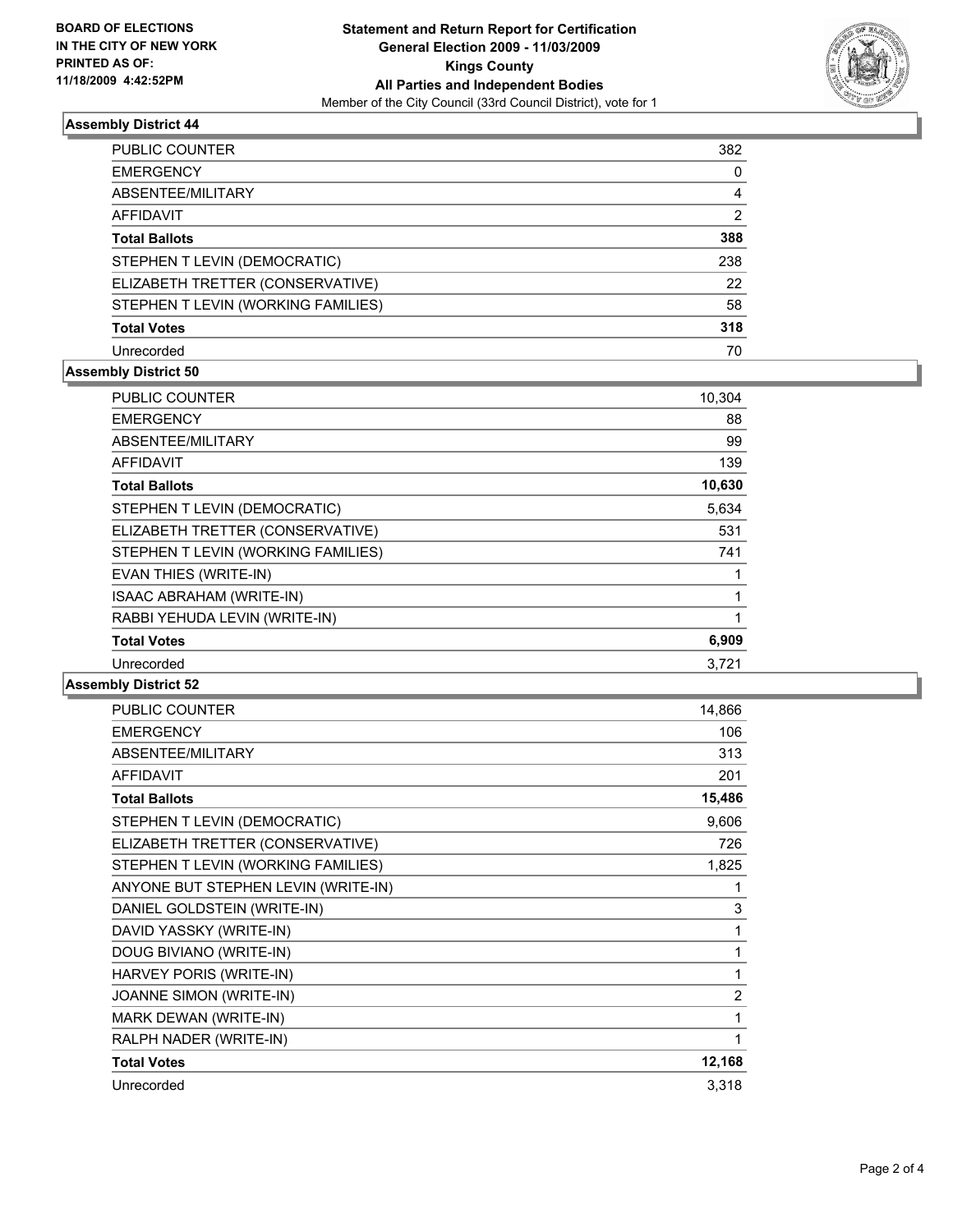

## **Assembly District 53**

| PUBLIC COUNTER                     | 246 |
|------------------------------------|-----|
| <b>EMERGENCY</b>                   | 0   |
| ABSENTEE/MILITARY                  | 0   |
| <b>AFFIDAVIT</b>                   | 5   |
| <b>Total Ballots</b>               | 251 |
| STEPHEN T LEVIN (DEMOCRATIC)       | 134 |
| ELIZABETH TRETTER (CONSERVATIVE)   | 15  |
| STEPHEN T LEVIN (WORKING FAMILIES) | 13  |
| <b>Total Votes</b>                 | 162 |
| Unrecorded                         | 89  |

## **Assembly District 57**

| PUBLIC COUNTER                     | 482 |
|------------------------------------|-----|
| <b>EMERGENCY</b>                   | 0   |
| ABSENTEE/MILITARY                  | 6   |
| <b>AFFIDAVIT</b>                   | 5   |
| <b>Total Ballots</b>               | 493 |
| STEPHEN T LEVIN (DEMOCRATIC)       | 313 |
| ELIZABETH TRETTER (CONSERVATIVE)   | 22  |
| STEPHEN T LEVIN (WORKING FAMILIES) | 59  |
| <b>Total Votes</b>                 | 394 |
| Unrecorded                         | 99  |